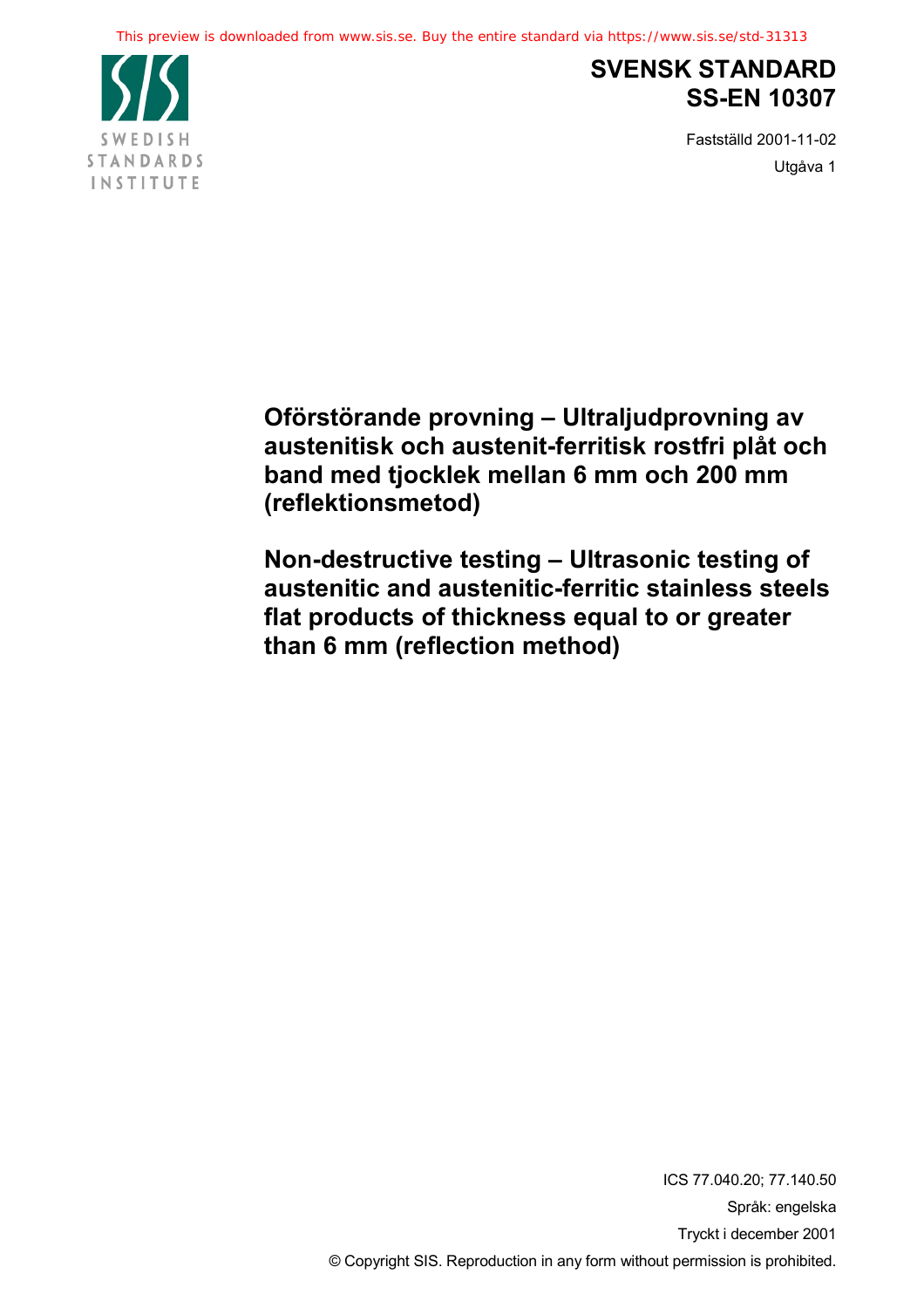Europastandarden EN 10307:2001 gäller som svensk standard. Detta dokument innehåller den officiella engelska versionen av EN 10307:2001.

The European Standard EN 10307:2001 has the status of a Swedish Standard. This document contains the official English version of EN 10307:2001.

Dokumentet består av 19 sidor.

Upplysningar om **sakinnehållet** i standarden lämnas av SIS, Swedish Standards Institute, tel 08 - 555 520 00.

Standarder kan beställas hos SIS Förlag AB som även lämnar **allmänna upplysningar** om svensk och utländsk standard. Postadress: SIS Förlag AB, 118 80 STOCKHOLM *Telefon*: 08 - 555 523 10. *Telefax*: 08 - 555 523 11 *E-post*: sis.sales@sis.se. *Internet*: www.sisforlag.se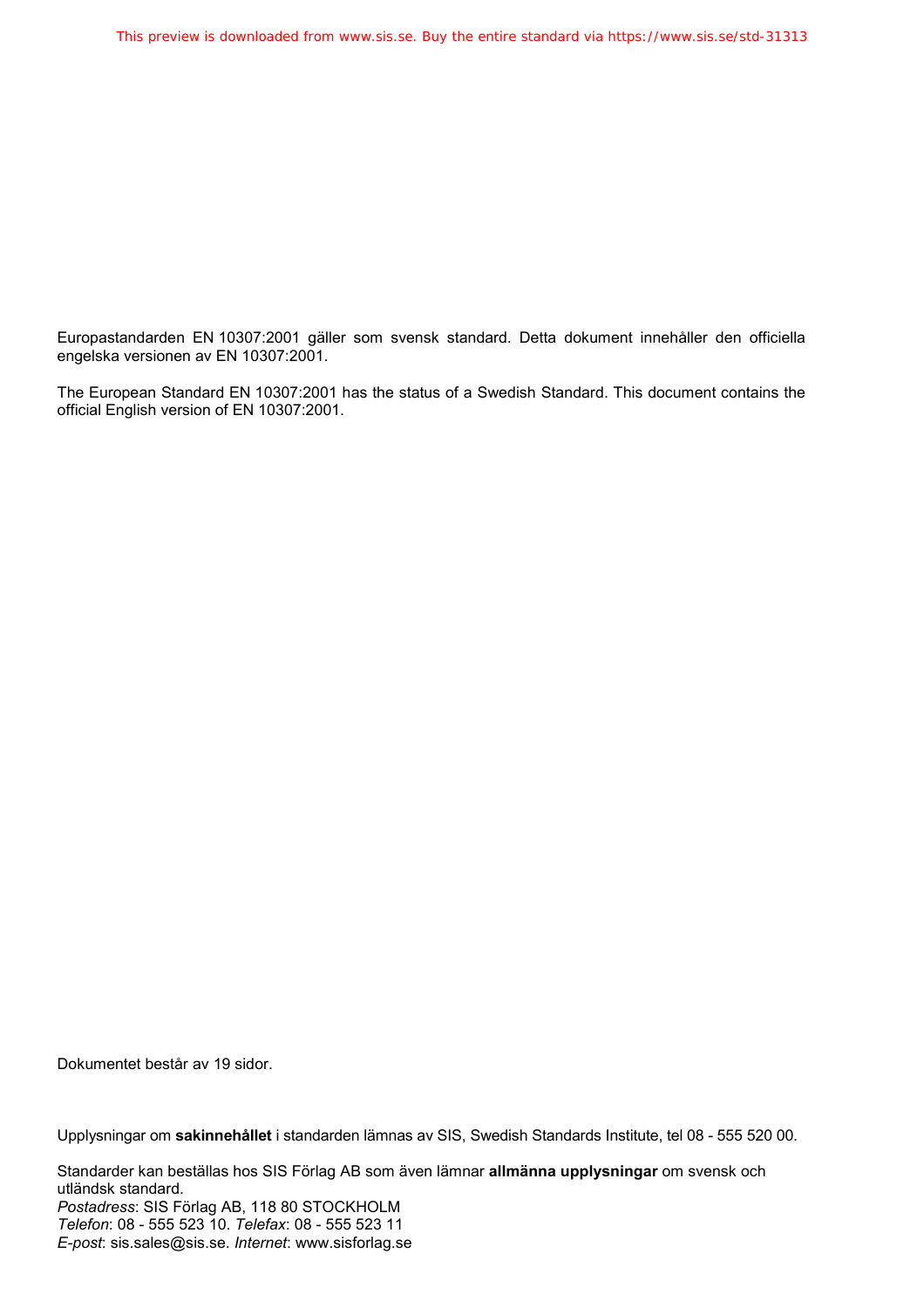# EUROPEAN STANDARD NORME EUROPÉENNE EUROPÄISCHE NORM

# **EN 10307**

October 2001

ICS 77.040.20; 77.140.50

English version

### Non-destructive testing - Ultrasonic testing of austenitic and austenitic-ferritic stainless steels flat products of thickness equal to or greater than 6 mm (reflection method)

Essais non destructifs - Contrôle par ultrasons des produits plats en acier inoxydable austénitique et austéno-ferritique d'épaisseur égale ou supérieure à 6 mm (méthode par réflexion)

Zerstörungsfreie Prüfung - Ultraschallprüfung von Flacherzeugnissen aus austenitischem und austenitischferritischem nichtrostendem Stahl ab 6 mm Dicke (Reflexionsverfahren)

This European Standard was approved by CEN on 30 September 2001.

CEN members are bound to comply with the CEN/CENELEC Internal Regulations which stipulate the conditions for giving this European Standard the status of a national standard without any alteration. Up-to-date lists and bibliographical references concerning such national standards may be obtained on application to the Management Centre or to any CEN member.

This European Standard exists in three official versions (English, French, German). A version in any other language made by translation under the responsibility of a CEN member into its own language and notified to the Management Centre has the same status as the official versions.

CEN members are the national standards bodies of Austria, Belgium, Czech Republic, Denmark, Finland, France, Germany, Greece, Iceland, Ireland, Italy, Luxembourg, Netherlands, Norway, Portugal, Spain, Sweden, Switzerland and United Kingdom.



EUROPEAN COMMITTEE FOR STANDARDIZATION COMITÉ EUROPÉEN DE NORMALISATION EUROPÄISCHES KOMITEE FÜR NORMUNG

**Management Centre: rue de Stassart, 36 B-1050 Brussels**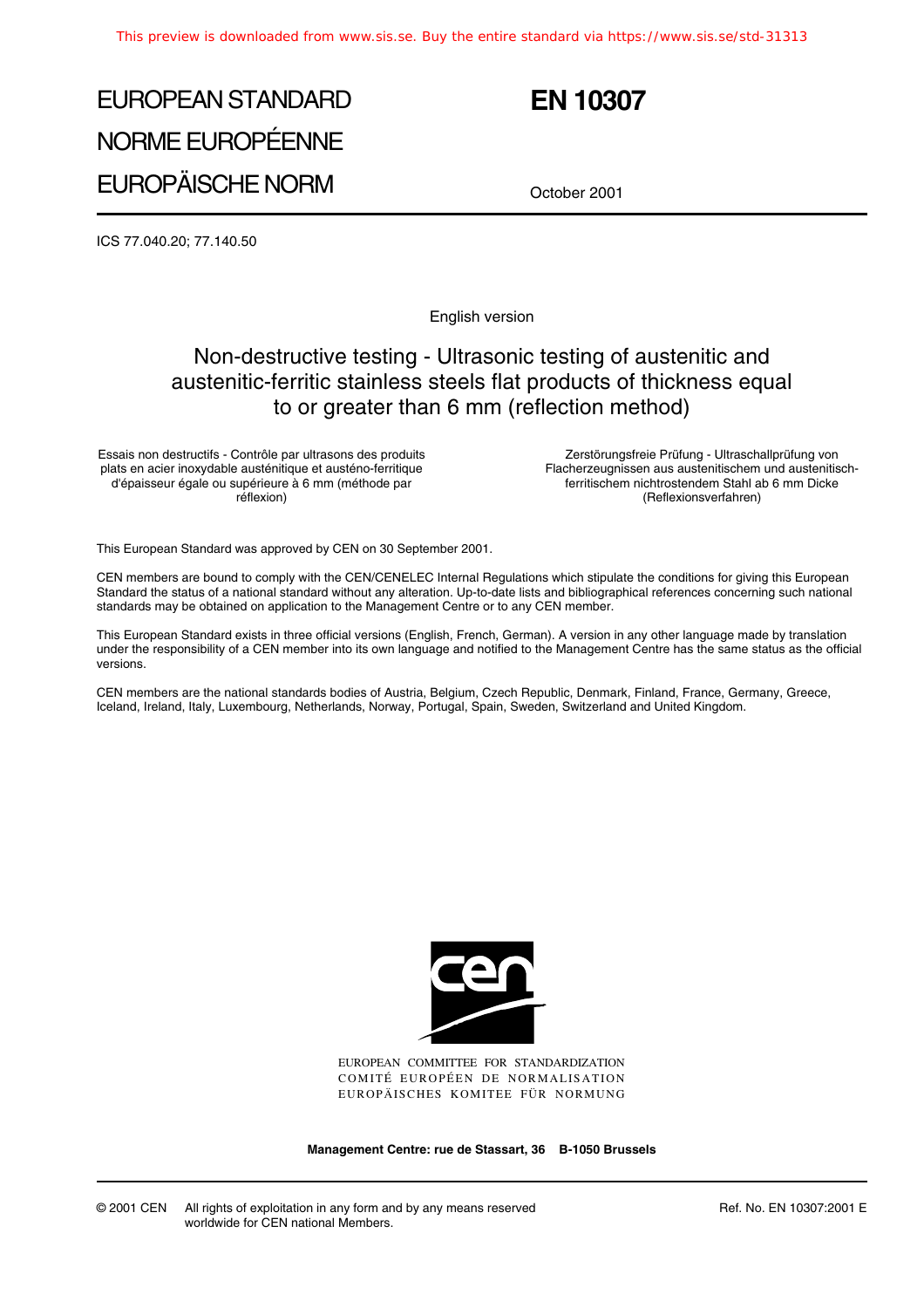## **Contents**

|                                      |  | page |
|--------------------------------------|--|------|
|                                      |  |      |
| 1                                    |  |      |
| $\mathbf{2}$                         |  |      |
| 3                                    |  |      |
| 4                                    |  |      |
| 5                                    |  |      |
| 6                                    |  |      |
| 7                                    |  |      |
| 8<br>8.1<br>8.2<br>8.3<br>8.4<br>8.5 |  |      |
| 9                                    |  |      |
| 10                                   |  |      |
| 11                                   |  |      |
| 12                                   |  |      |
| 13<br>13.1<br>13.2<br>13.3<br>13.4   |  |      |
| 14<br>14.1<br>14.2                   |  |      |
| 15                                   |  |      |
| 16                                   |  |      |
|                                      |  |      |
|                                      |  |      |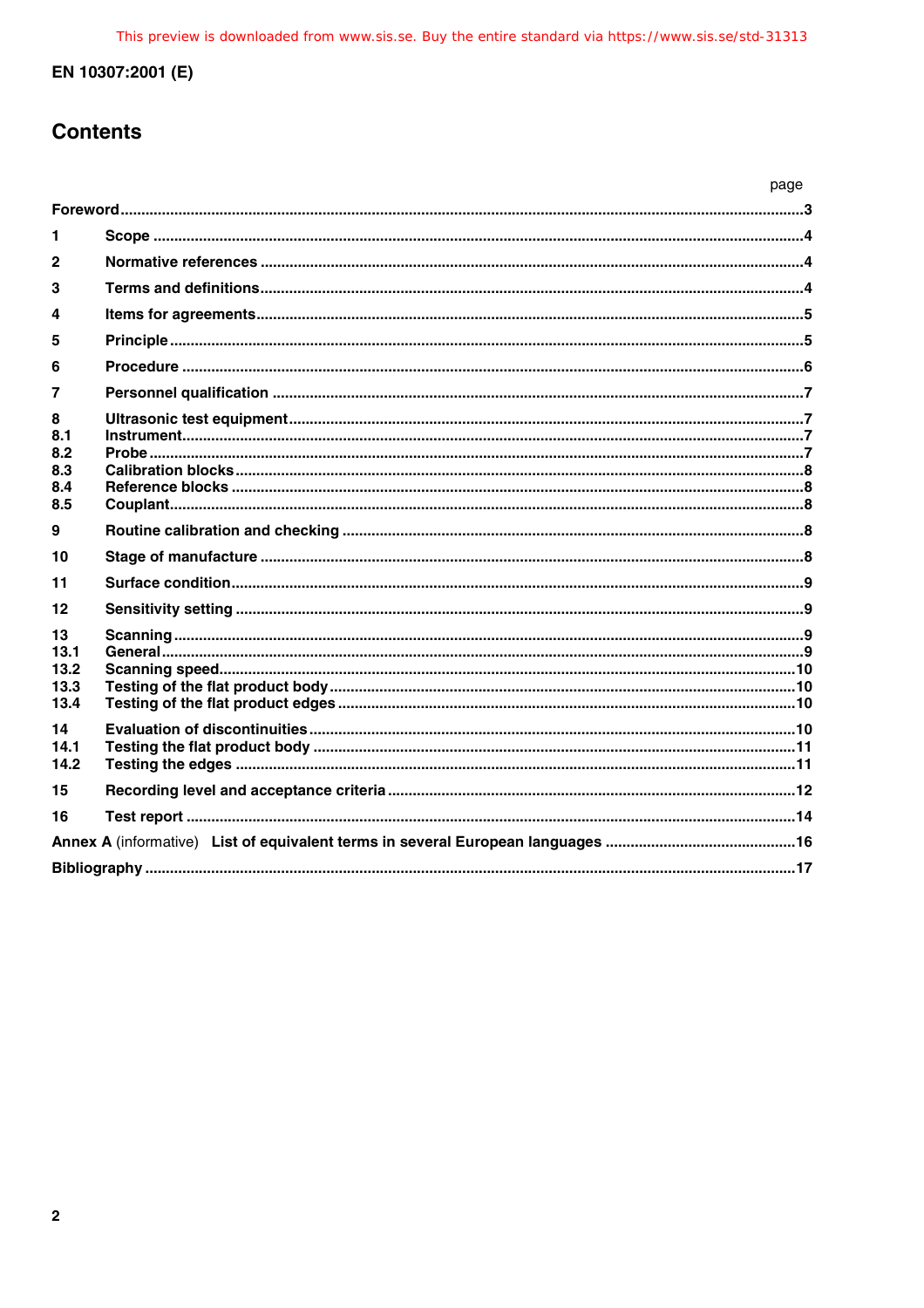### **Foreword**

This European Standard has been prepared by Technical Committee ECISS/TC 2 "Steel - Physico-chemical and non-destructive testing", the secretariat of which is held by AFNOR.

This European Standard shall be given the status of a national standard, either by publication of an identical text or by endorsement, at the latest by April 2002, and conflicting national standards shall be withdrawn at the latest by April 2002.

Annex A is informative.

This standard includes a Bibliography.

According to the CEN/CENELEC Internal Regulations, the national standards organizations of the following countries are bound to implement this European Standard: Austria, Belgium, Czech Republic, Denmark, Finland, France, Germany, Greece, Iceland, Ireland, Italy, Luxembourg, Netherlands, Norway, Portugal, Spain, Sweden, Switzerland and the United Kingdom.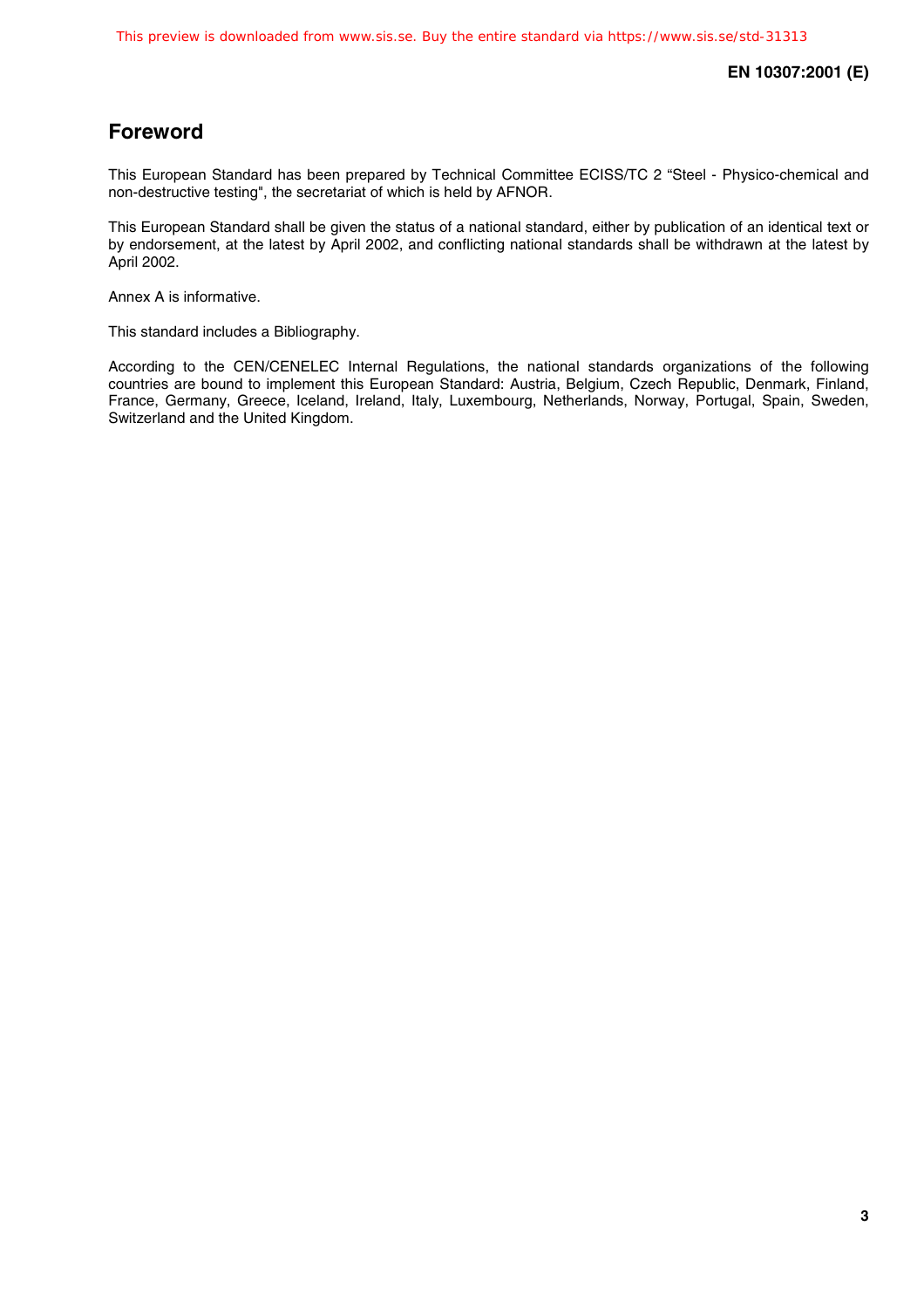#### **1 Scope**

This European Standard describes a method for the ultrasonic-testing of uncoated flat austenitic and austeniticferritic stainless steel product for internal discontinuities. It is applicable to flat product in nominal thickness range of 6 mm to 200 mm. Mechanised, semi-automatic or automatic techniques may be used but should be agreed between the purchaser and the supplier.

This standard also defines 3 quality classes for the flat product body (classes  $S_1$ ,  $S_2$  and  $S_3$ ) and 4 quality classes  $(E_1, E_2, E_3, E_4)$  for the edges in accordance with the criteria specified in clause 12.

Other methods of testing, e.g. by transmission technique or other test equipments may be used at the manufacturer's discretion provided that they give equivalent results to those obtained under the conditions of this standard. In the event of a dispute, only the method defined in this standard prevails.

Testing of flat product of thickness less than 6 mm may be the subject of special agreements between the parties concerned.

#### **2 Normative references**

This European Standard incorporates by dated or undated reference, provisions from other publications. These normative references are cited at the appropriate places in the text and the publications are listed hereafter. For dated references, subsequent amendments to or revisions of any of these publications apply to this European Standard only when incorporated in it by amendment or revision. For undated references the latest edition of the publication referred to applies (including amendments).

EN 473, Non destructive testing - Qualification and certification of NDT personnel - General principles.

EN 583-2, Non-destructive testing – Ultrasonic examination - Part 2 : Sensitivity and range setting.

EN 583-5, Non-destructive testing - Ultrasonic examination - Part 5 : Characterization and sizing of discontinuities.

EN 1330-4, Non destructive testing - Terminology - Part 4 : Terms used in ultrasonic testing.

EN 12223; Non-destructive testing – Ultrasonic examination – Specification for calibration block n°1.

EN 12668-1, Non-destructive testing - Characterization and verification of ultrasonic examination equipment - Part 1 : Instruments.

EN 12668-2, Non-destructive testing - Characterization and verification of ultrasonic examination equipment - Part 2 : Probes.

EN 12668-3, Non-destructive testing - Characterization and verification of ultrasonic examination equipment - Part 3 : Combined equipment.

#### **3 Terms and definitions**

Definitions for general terms of non-destructive testing can be found in other European Standards, e.g. EN 1330-1 and EN 1330-2. For the purposes of this European Standard, the terms and definitions given in EN 1330-4 apply, together with the following :

#### **3.1**

#### **internal discontinuity**

any imperfection lying within the thickness of the flat product, e.g. planar or laminar imperfection, single-plane or multi-plane inclusion bands or clusters

NOTE It is referred in the text as discontinuity.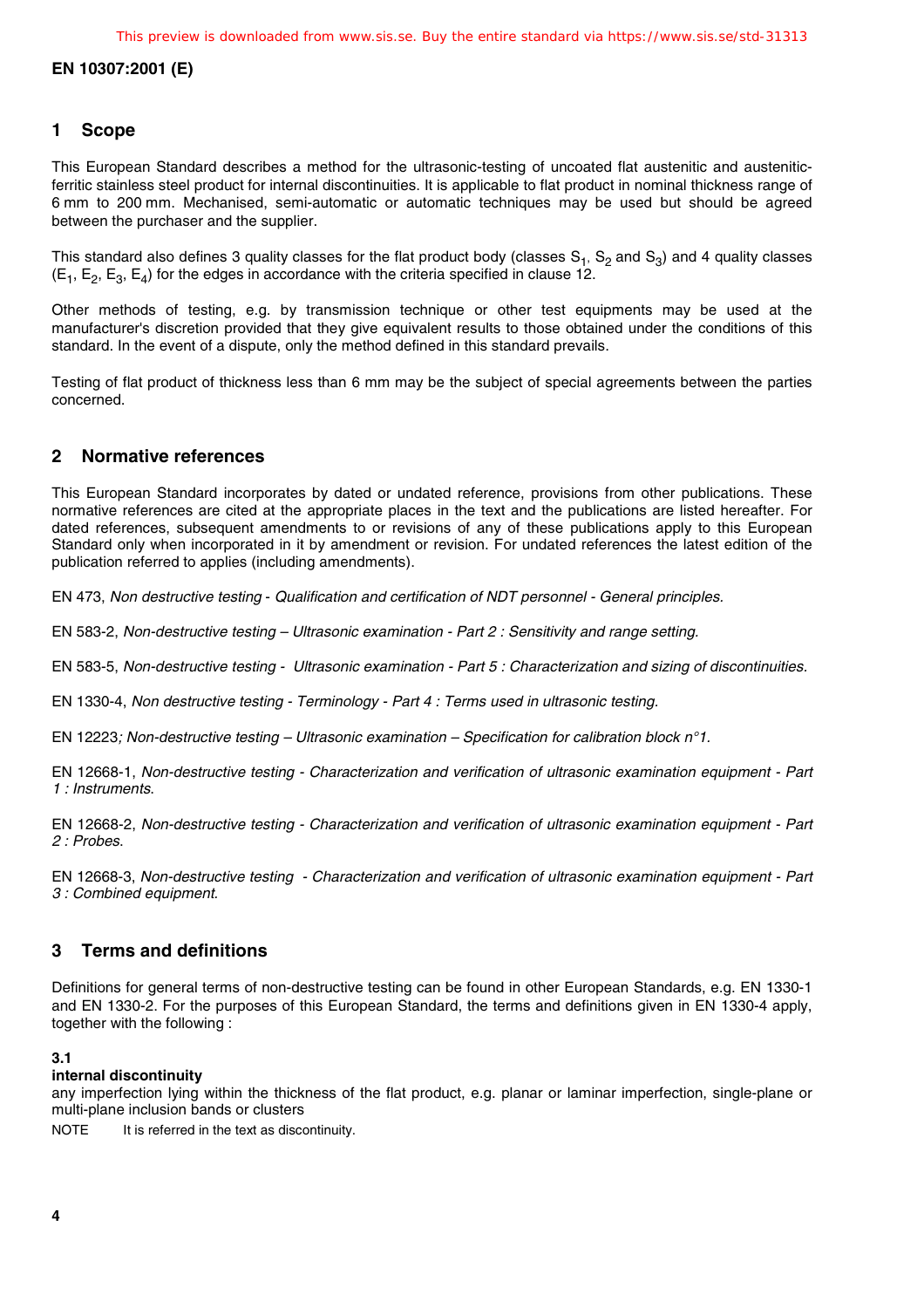#### **3.2**

#### **defect**

internal discontinuity, exceeding the specified maximum size or population density limits

#### **3.3**

#### **population density**

the number of individual internal discontinuities of a size greater than a specified minimum size and less than a specified maximum size per specified area of body or length of edge zone

#### **3.4**

#### **manual testing**

testing by an operator applying an ultrasonic probe, or probes, to the flat product surface, manually executing the appropriate scanning pattern on the flat product surface and assessing ultrasonic signal indications on the electronic equipment screen either by direct viewing or by built-in signal amplitude alarm devices

#### **3.5**

#### **automatic and semi-automatic testing**

testing using a mechanized means of applying the ultrasonic probe or probes to, and executing the appropriate scanning pattern on the product surface, together with ultrasonic signal indication evaluation by electronic means

NOTE Such testing can be either fully automatic with no operator involvement, or semi-automatic when the operator performs basic equipment operation functions.

A list of equivalent terms in several European languages is given in annex A.

#### **4 Items for agreements**

The following aspects concerning ultrasonic testing shall be agreed between the purchaser and supplier at the time of the enquiry or order :

- a) the manufacturing stage(s) at which ultrasonic testing shall be performed (see clause 10);
- b) the volume(s) to be tested and whether grid scanning coverage or complete scanning coverage is required (see clause 13) ;
- c) the Quality Class required, or the Quality Classes and the zones to which they apply (see clause 15) ;
- d) the applicable recording level and acceptance criteria if different from those detailed in Tables 3 to 5 ;
- e) whether any special scanning coverage, equipment or couplant is required in addition to that detailed in clauses 8 and 13 ;
- f) the scanning technique to be used if not manual ;
- g) the techniques to evaluate discontinuities (see clause 15) ;
- h) the technique(s) to be used for setting sensitivity (see clause 12);
- i) whether the test is to be conducted in the presence of the purchaser or his representative ;
- j) whether a written procedure shall be submitted for approval by the purchaser (see clause 6).

#### **5 Principle**

The method used is based on the reflection of ultrasonic waves (generally longitudinal), the direction of which is approximately perpendicular to the surface of the product. The examination consists of :